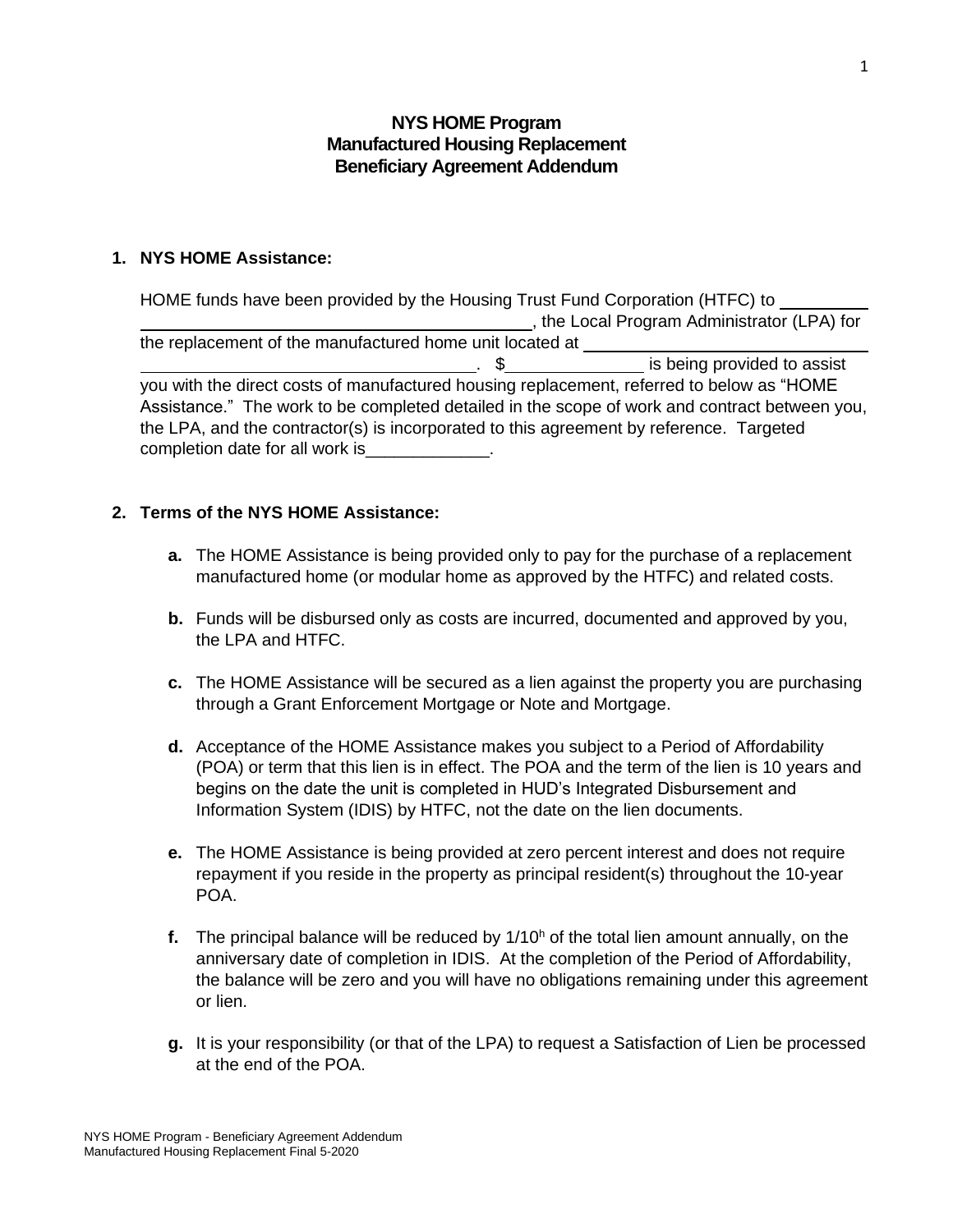### **3. Conditions of Receiving the HOME Assistance:**

The HOME Assistance will be provided to the LPA to pay for the approved costs of manufactured home replacement provided you comply with the following:

- **a.** You agree to participate in the selection of a replacement manufactured home (or modular home as approved by the HTFC) meeting the requirements of the NYS HOME Program and sign all required contracts.
- **b.** You agree to cooperate with the LPA to store your belongings and temporarily relocate as needed to facilitate the removal of your existing home and installation of the replacement home. Costs for this may or may not be covered by the HOME assistance and must be discussed up front with the LPA.
- **c.** You agree to allow the manufactured home to be installed and will not withhold approval of payment for the home or related work approved by the LPA.
- **d.** You agree to allow access to the property by the LPA to verify and inspect the work.
- **e.** The installation and replacement home must meet NYS and/or municipal code compliance. All HTFC property standards must be met.
- **f.** The value of the replacement home cannot exceed the After-Rehab Value Limit as published annually by HUD for the local jurisdiction at the time of commitment as verified by the LPA.
- **g.** You agree to allow a lien(s) to be recorded on your property for the POA. The lien(s) will be signed after all costs have been determined and before the start of work to replace your home. The signed lien document is to be held in the LPA file until the replacement is complete at which time the lien(s) will be recorded. If there is a change in the amount of assistance, a new document must be signed for the proper amount and be recorded. The first document will be shredded.
- **h.** You agree to comply with the principal residency requirement described in this agreement below and the other conditions of the Note and Mortgage/Grant Enforcement Mortgage.
- **i.** You agree to repay some or all of the funds in the event of noncompliance or sale as described in this agreement and the lien.

### **4. HOME Note and Mortgage/Grant Enforcement Mortgage:**

The HOME Assistance will be secured by a lien(s) with the HTFC that will be subordinated only to senior debt approved by the HTFC.

# **5. Monitoring and Enforcement of Principal Residency:**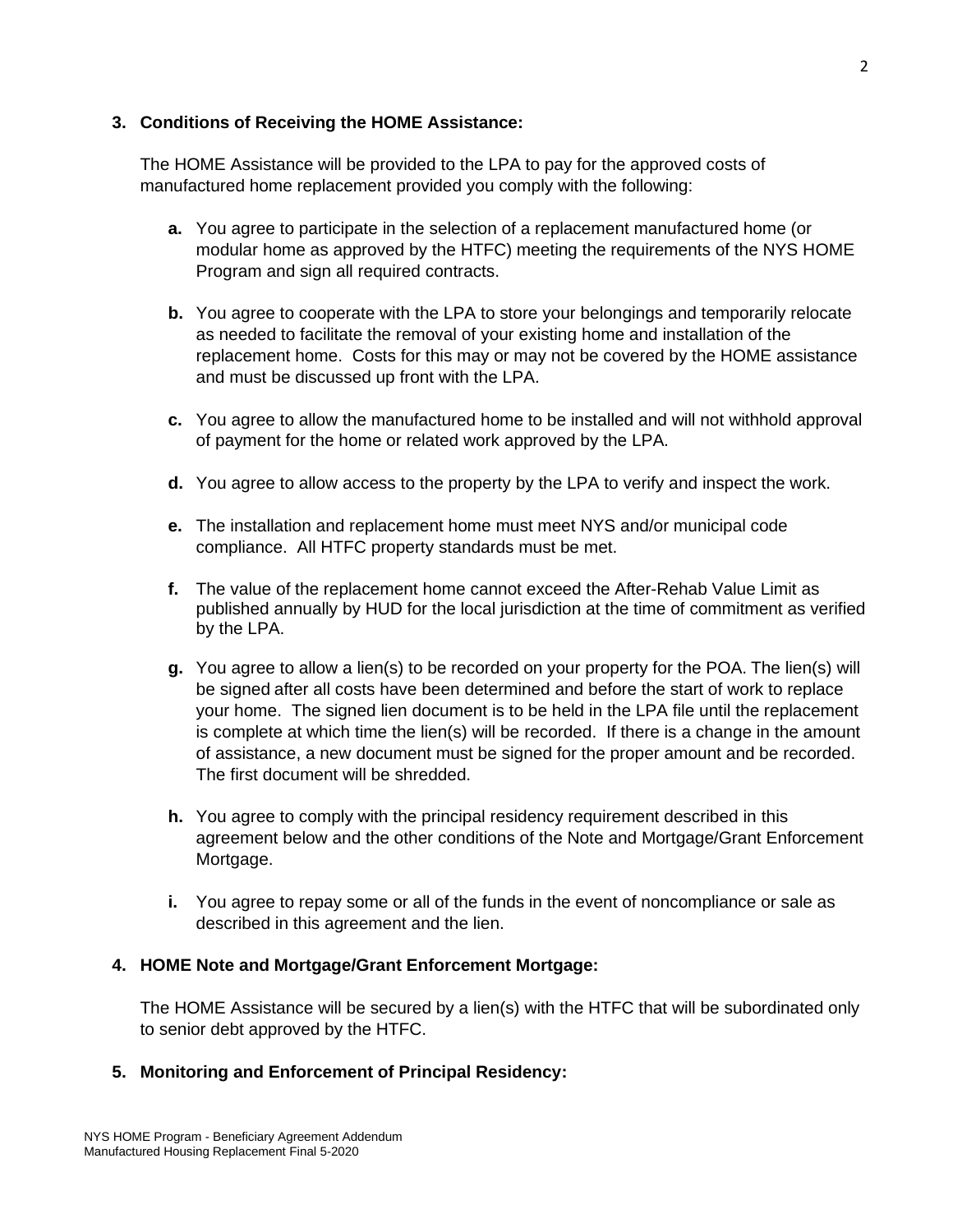You are required to occupy the unit as your principal residence for at least the POA:

- **a.** Renting out your unit or failing to occupy the premises during the POA constitutes default under the terms of the lien and HOME requirements and will require repayment of the HOME Assistance in accordance with paragraph 6.
- **b.** During the POA, the LPA or HTFC may contact you or otherwise monitor to verify that you continue to occupy the unit. Failure to respond or cooperate will be considered default and require repayment as described in paragraph 6.

### **6. Repayment of Assistance:**

No repayment is required if you occupy the premises as your principal residence throughout the POA. However, full or partial repayment will be required under the following conditions:

- **a.** If you fail to comply with the provisions of this agreement and the lien for the duration of the POA, HOME Assistance must be repaid to the HTFC.
- **b.** Upon sale of the Premises with no assumption of the HOME Assistance as set forth below, whether voluntary or involuntary, the amount recaptured by HTFC from you will be the prorated amount of the HOME investment and shall not exceed the amount of net proceeds you receive from the sale. Net proceeds are equal to the sales price of the Premises minus any superior loan repayment, other than HOME funds, and any closing costs.
- **c. Assumption permitted:** If the home is sold during the POA and the subsequent homebuyer is approved by HTFC as a low-income HOME eligible homebuyer and agrees to assume the HOME assistance and be subject to the HOME requirements for the remainder of the POA, no repayment of the funds from the net proceeds will be required.

### **7. Refinancing:**

Refinancing of any mortgage senior to this HOME Assistance mortgage must be approved by HTFC. HTFC will agree to subordinate the HOME mortgage to new financing according to the current Policy and only in the event of refinancing for better terms that will not put the collateral or ownership at risk.

### **8. Monitoring and Enforcement**:

The HTFC and the LPA will have the right to enforce any or all of these requirements or those contained in the Assistance Agreement and Note and Mortgage/Grant Enforcement Mortgage.

### **9. Default:**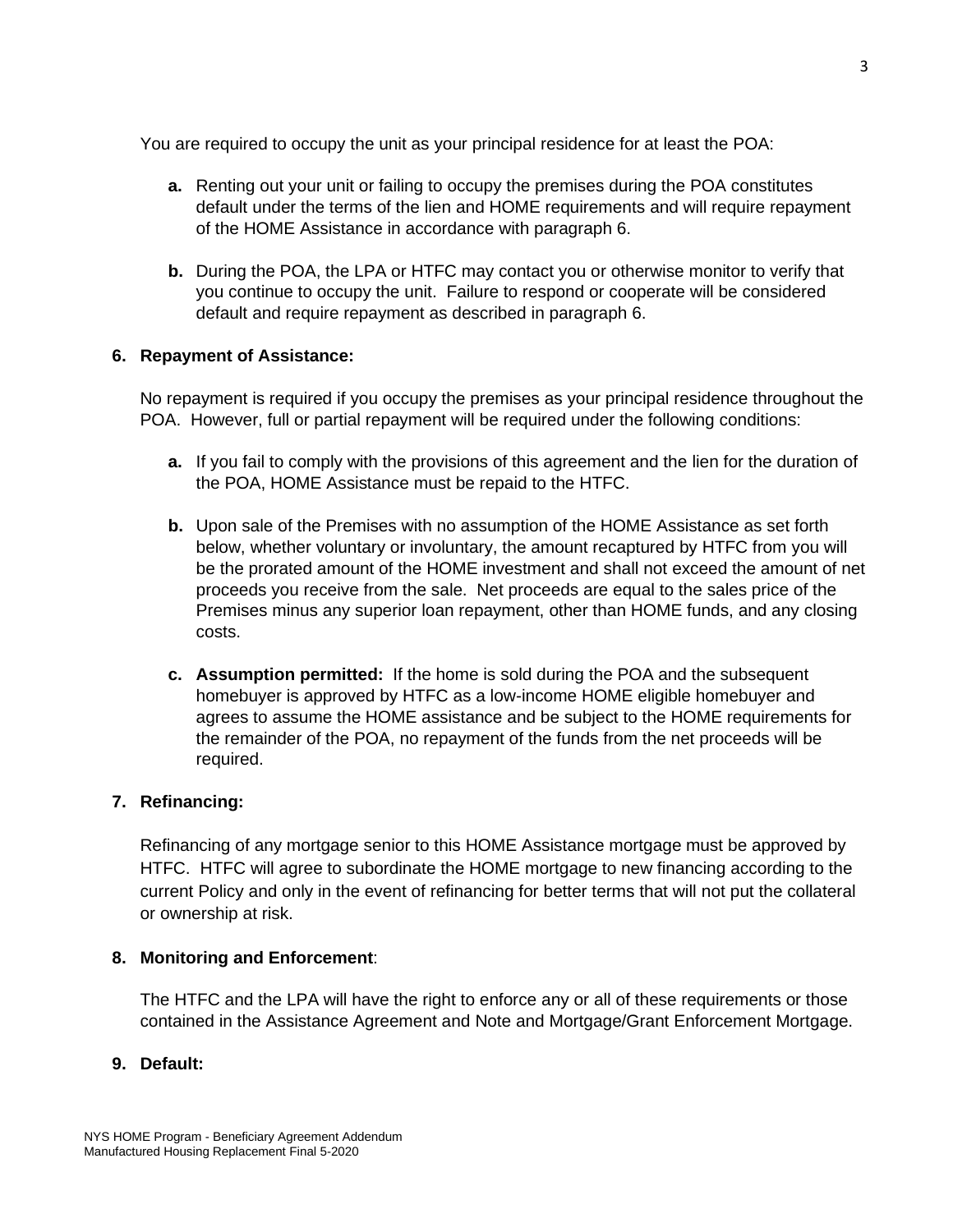Failure to comply and/or default with any of the provisions of this agreement or the Note and Mortgage/Grant Enforcement Mortgage, at any time during the POA, will constitute a default and require full repayment of the original HOME assistance amount.

*This agreement must be executed and dated prior to submitting this project for set up in IDIS.*

\_\_\_\_\_\_\_\_\_\_\_\_\_\_\_\_\_\_\_\_\_\_\_\_\_\_\_\_\_\_\_\_\_ \_\_\_\_\_\_\_\_\_\_\_\_\_\_\_\_\_\_\_

\_\_\_\_\_\_\_\_\_\_\_\_\_\_\_\_\_\_\_\_\_\_\_\_\_\_\_\_\_\_\_\_\_ \_\_\_\_\_\_\_\_\_\_\_\_\_\_\_\_\_\_\_

\_\_\_\_\_\_\_\_\_\_\_\_\_\_\_\_\_\_\_\_\_\_\_\_\_\_\_\_\_\_\_\_\_ \_\_\_\_\_\_\_\_\_\_\_\_\_\_\_\_\_\_\_

**Acknowledged and accepted by Homeowner(s):**

\_\_\_\_\_\_\_\_\_\_\_\_\_\_\_\_\_\_\_\_\_\_\_\_\_\_\_\_\_\_\_\_\_

\_\_\_\_\_\_\_\_\_\_\_\_\_\_\_\_\_\_\_\_\_\_\_\_\_\_\_\_\_\_\_\_\_

Homeowner Name

Signature **Date** 

Homeowner Name

Signature Date

**Acknowledged and accepted by LPA:**

\_\_\_\_\_\_\_\_\_\_\_\_\_\_\_\_\_\_\_\_\_\_\_\_\_\_\_\_\_\_\_\_

LPA Agency Name

\_\_\_\_\_\_\_\_\_\_\_\_\_\_\_\_\_\_\_\_\_\_\_\_\_\_\_\_\_\_\_\_ SHARS ID and IDIS Activity Number (s)

\_\_\_\_\_\_\_\_\_\_\_\_\_\_\_\_\_\_\_\_\_\_\_\_\_\_\_\_\_\_\_\_

LPA Representative Name/Title

LPA Signature Date Date Contract and the Date Date Date Date Date Date Date